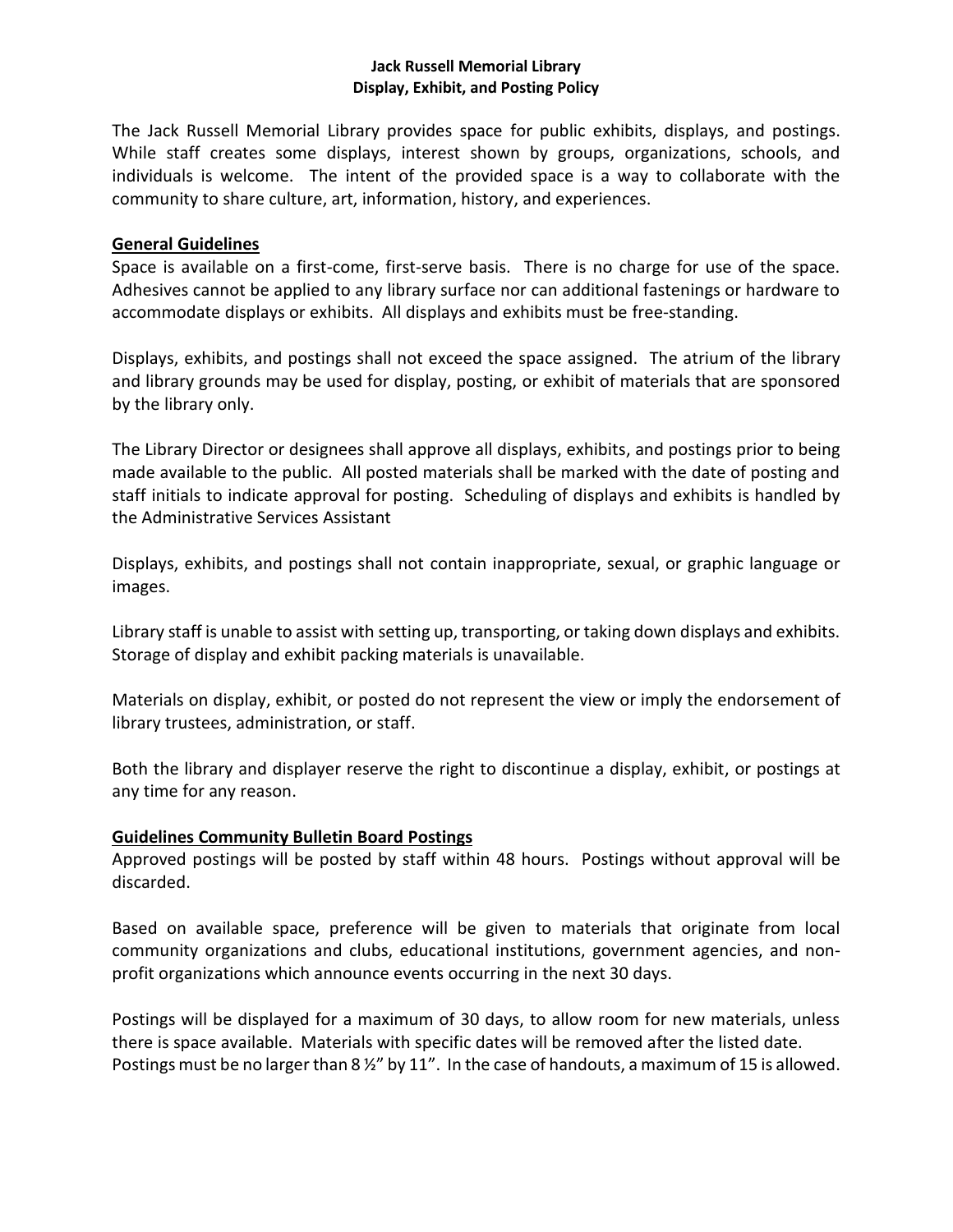# **Legal Postings**

The library has a designated area for posting meeting agendas and legal notices. Postings can be dropped off in person during library hours or emailed to hartfordpl(at)hartfordlibrary.org.

### **Outdoor Postings**

Library grounds may be used for the display, posting, or exhibit of materials that are sponsored by the library or Friends of the Hartford Library only. Postings found will be removed and discarded.

### **Prohibited Postings**

Campaign or partisan political materials. Materials promoting commercial activities or materials resulting in personal gain. Items for sale or services. Petitions. Personal interest notices (ex: Job seeking). Surveys.

### **Display Case**

The library has one (1), locked display case available in the young adult department. Scheduling and approval of exhibits are handled by the Library Director or designee.

### **Kettle Moraine Art Guild Exhibit**

This is a permanent exhibit located on the first floor on the northwestern side of the building. Members of the Guild update the exhibit regularly and are responsible for pricing.

When a piece is sold, the Administrative Services Assistant will contact the artist to let them know about the sale. For each piece of art sold, the artist donates 25% of the proceeds to the library.

#### **Indemnification**

In consideration of being allowed to display or exhibit items, the owner of items must agree to hold harmless the City of Hartford, all departments, and employees thereof for any damage or loss to the items on display or exhibit. This agreement is contained in the waiver form that must be signed prior to items being displayed or put on exhibit.

#### **Appeal**

Should a display or exhibit be discontinued by the library or the right to display or exhibit be denied by the library, the displayer may appeal the decision to the Jack Russell Memorial Library Board of Trustees. The decision of the Jack Russell Memorial Library Board of Trustees shall be final.